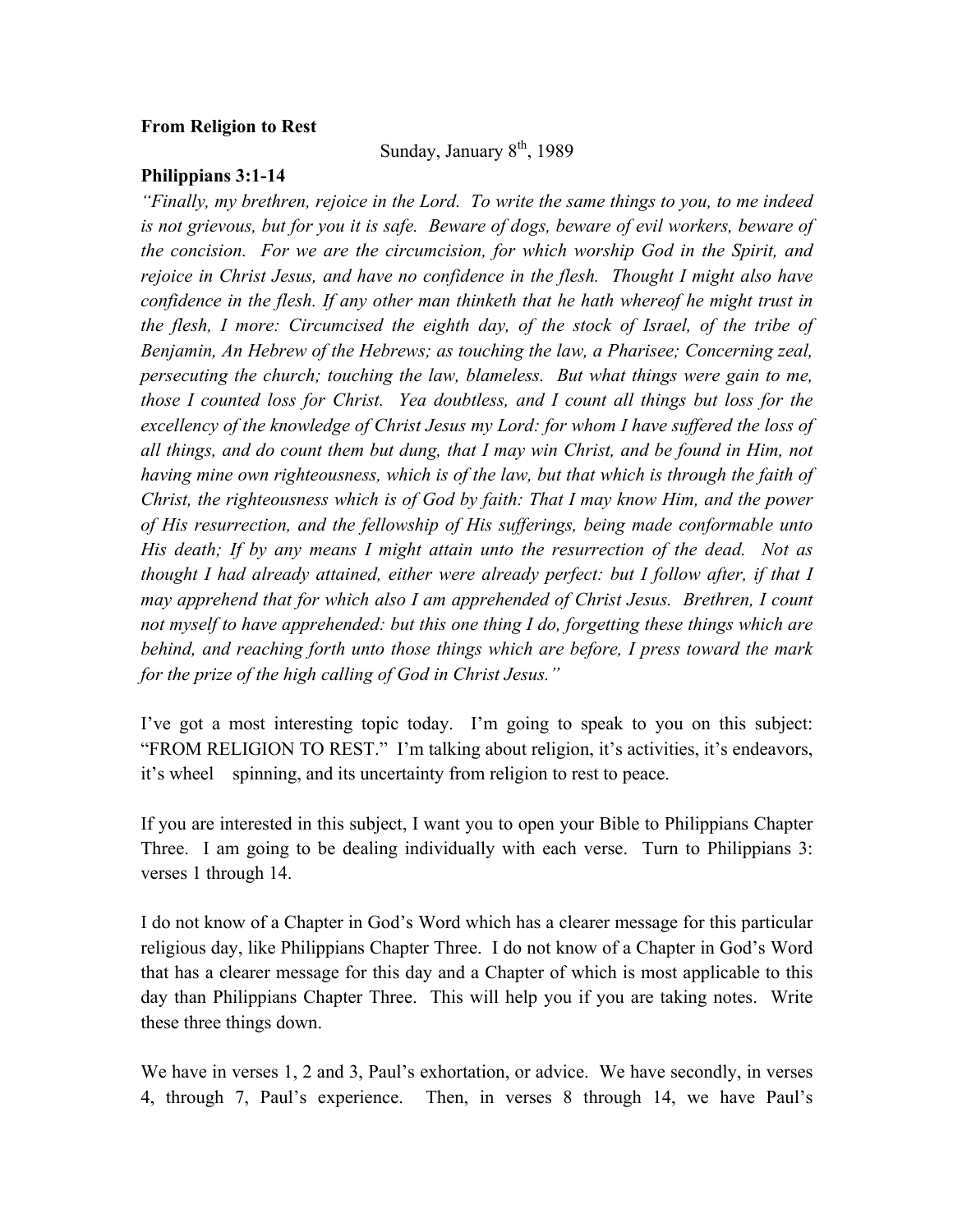expectation. That is my outline. We have Paul's exhortation, Paul's experience and Paul's expectation.

Now, here is my prayer. This is what I am asking God. I am asking the Lord, the Spirit of God today if He will anoint this particular message and make it a special blessing to everyone who hears it. The poet put it this way and I know it to be true:

"We have listened to the preacher and truth by Him has been shown. But, we need a greater Teacher from the everlasting throne, because application is the work of God alone."

I can tell the truth straightly, Scripturally, and Biblically. It will reach these ears, but it will never reach a man's heart, unless God by His Spirit reveals it to the heart.

Let's look at verse 1 in Philippians 3: In Paul's exhortation, he says; *"Finally my brethren, rejoice in the Lord."* This is the theme and watchword of every believer. *"Rejoice in the Lord Jesus Christ."* He is my joy, He is my song; He is my cause for rejoicing.

This rejoicing is not in myself, but is in Him. I have no cause to rejoice except in Christ. I rejoice in Him. He is my only cause of rejoicing. He is my source of joy. He is the fountain of joy. He said, *"That My joy may be in you, that your joy may be fulfilled."*

I rejoice in the greatness of His person. I rejoice in His Incarnation. I'm so glad that He came to earth. I rejoice in His Righteousness. I'm so glad that I don't have to look to my own righteousness, aren't you?

I rejoice in His Atonement. I rejoice in His sin offering. I rejoice in His ascension. I rejoice in His intercession. I rejoice in His return. I rejoice in His presence.

Paul said, *"We can even rejoice in afflictions."* We can rejoice in our trials knowing that they come from Him. *"We know that they are working together for His glory and our good."* In fact, David said, *"Rejoice in the Lord at all times. Let His praise continually be in your mouth."*

So, that is the first exhortation or word of advice that Paul gives to us, the believers. He says, *"Rejoice in the Lord."* You're not going to find much outside of Christ in which to rejoice. There is nothing in you. You rejoice in Him.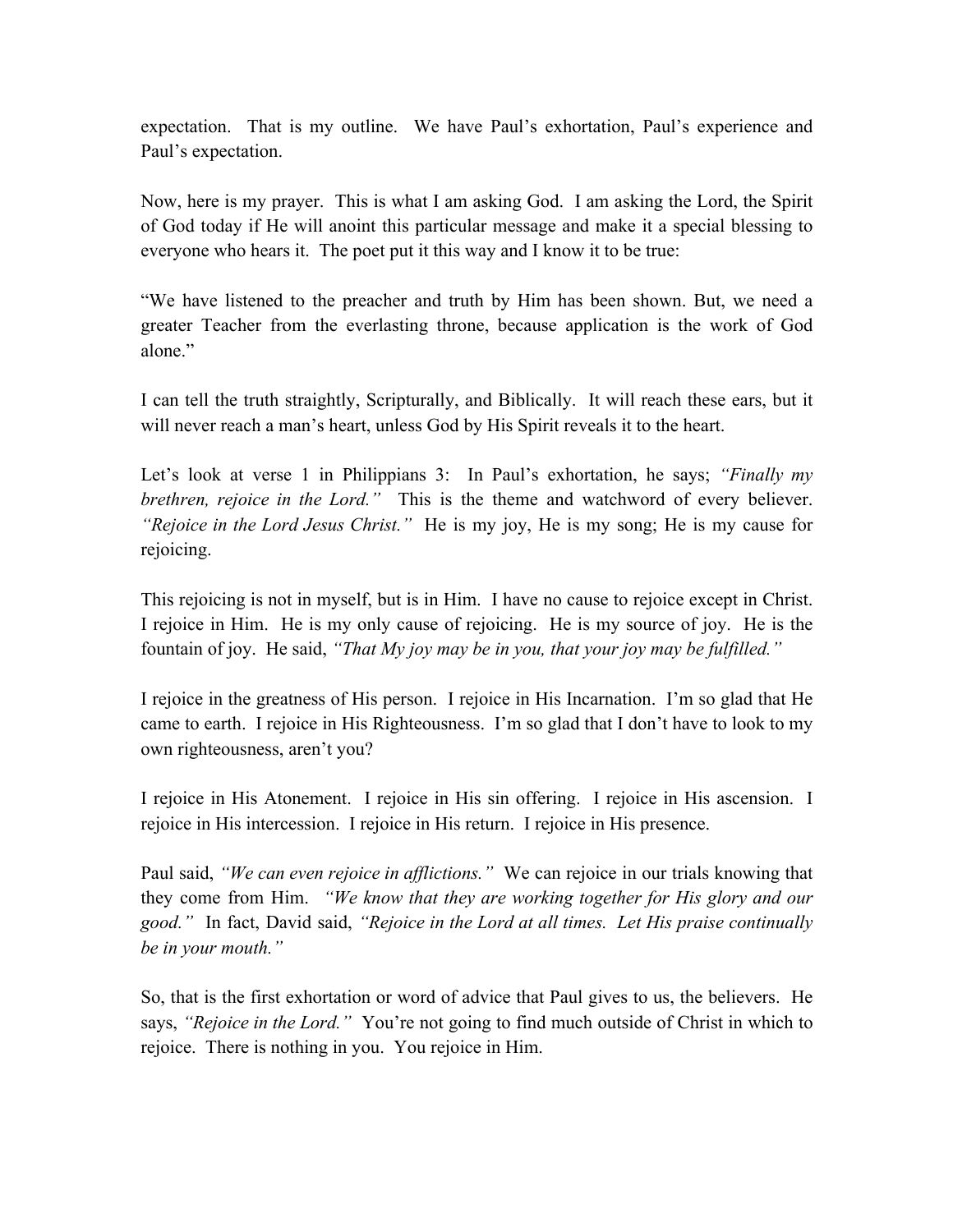Then, he says this in continuing his exhortation; *"To write the same things to you, to Me is not grievous or tiresome, but for you it is profitable."* They must have said about Paul what they say about me. They say of me, "Well; if you have heard Mahan once, you've heard all that he has to say. He preaches the same gospel all the time."

That is what Paul said he did. He preached the same things and *"To write the same things, to declare the same gospel is not tiresome to me. I will not only rejoice in the person and work of Christ, I will rejoice in the gospel over and over and over again. It is never tiresome."* 

I will tell you this, he said; *"Not only is it not tiresome to me it is profitable for you."* The reason is because hearing the gospel over and over again will keep your mind on Christ. Hearing the gospel over and over again, will keep you from self-righteousness. Hearing the gospel over and over again, will keep you from errors of Spirit.

How can you hear of His love and not love? How can you hear of His mercy and not show mercy? How can you hear continually of His grace and not be gracious? How can you hear over and over again how He was rich and for your sakes He became poor, and not be generous? Do you see what I am saying?

Hearing the gospel over and over again will keep you from false doctrine. You won't be susceptible to every wind of doctrine that passes over your head and comes near you. So, Paul says; *"Rejoice in the Lord. To preach and write and declare the same gospel to you, the gospel of Jesus Christ, over and over again, I will never get tired of it and it is profitable for you."* 

Then, He says, *"Beware of dogs; beware of evil workers; beware of the concision."* What is he talking about? He is talking about false preachers. He calls them, *"dogs."* That is what Isaiah calls them; he calls them *"dumb dogs."* That is what you call dumb watchdogs that don't bark.

They are greedy dogs that care only for themselves.

He calls them *"Evil workers of iniquity."* That is what Christ called them at the Judgment in Matthew 7. They said, *"We have preached in your name. We did many wonderful works; we cast out devils."* He said, *"I never knew you."* These are workers of evil, workers of iniquity.

Beware of these dogs. Beware of these evil workers. Beware of these workers of iniquity. Beware of the concision, the circumcisers, and the false preachers who glory in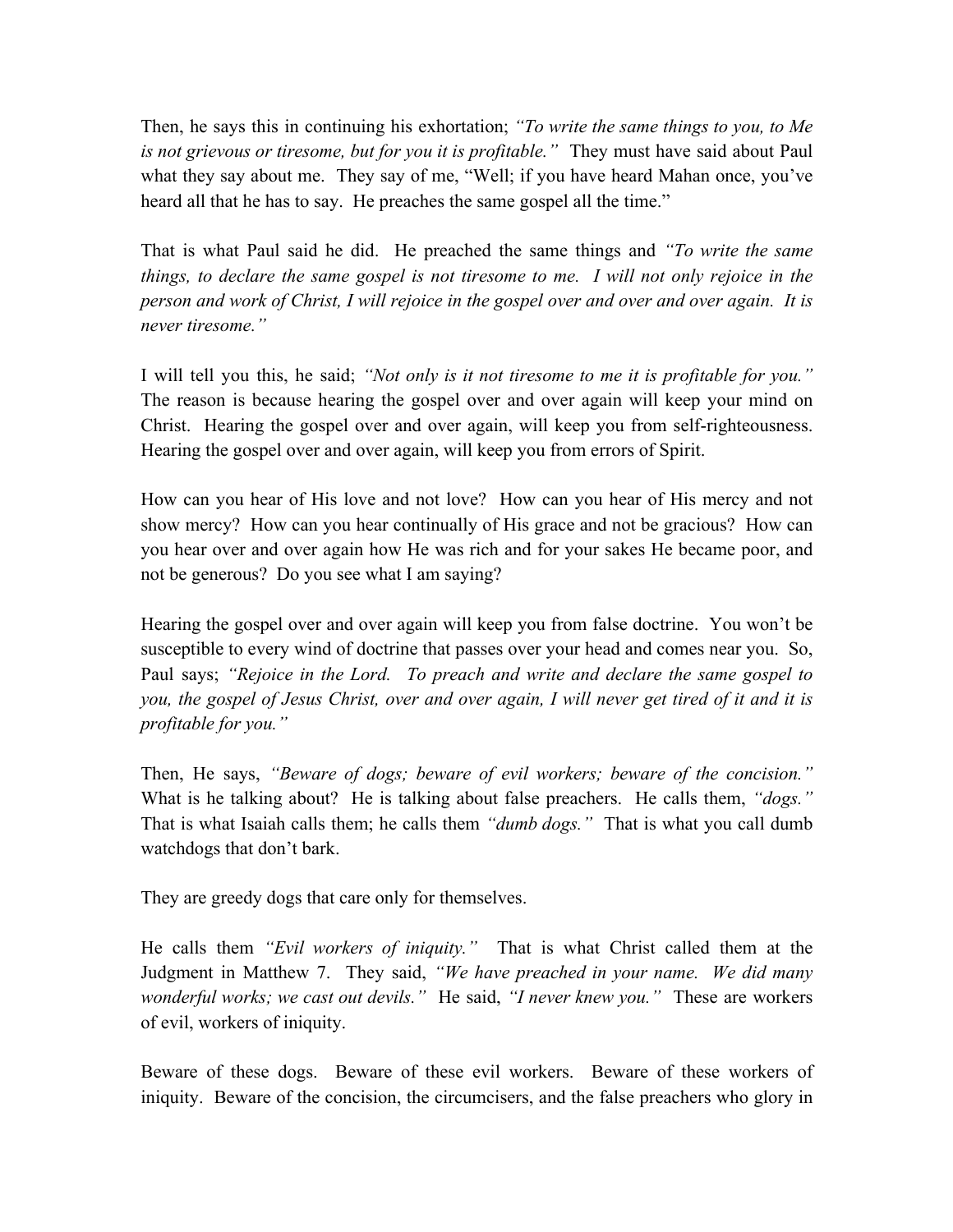the flesh. They glory in numbers. They glory in outward show. They glory in vain shows of the flesh.

They glory in these things. They glory in vastness, greatness, how many there are and they glory in how much, how big, and how long they are. He said, *"Rejoice in the Lord."* Beware of these fellows, now. Don't be taken in by them.

He says, *"We are the true circumcision; we are the true Israel; we are the true Sons of God.*" He gives in verse 3, three marks of those who are who true preachers, who are true Israel and who are true Sons of God. He says, *"Here are the three marks of those people who belong to God, and who glory in God, who are servants of Christ."*

First of all, they worship God in Spirit. They worship God in their heart and not in form. I'm not talking about uniforms, ceremony and processionals. Worship is not in tradition, candle burning and fleshly displays. That is not how they worship God.

They don't have to all stand at the same time, or sit at the same time, or hold up your hands at the same time, or say the same things. It's not in eating at the same time or forming a processional. They worship God in heart wherever they are, with whoever they are.

They worship God in Spirit. God is a Spirit. God is Spirit. *"They that worship God, worship Him in Spirit."* It's not in form and tradition, fleshly displays and all these sorts of things. This is not worshipping God. Worshipping God is when my heart adorns God, when my heart praises God, when my heart bows to God.

Second, not only do they worship God in Spirit*, "They rejoice in Jesus Christ"* and in Christ alone. *"He is their Wisdom. He is their Sanctification and He is their Righteousness, and He is their Redemption."* They rejoice in Christ, they look to Christ and rest in Christ. They trust in Christ, and have faith in Christ.

Thirdly, *"They have no confidence in the flesh,"* none at all. What flesh are we talking about here when it says, *"They have no confidence in the flesh."* We are not saying that we don't have any confidence in any man living. I do. I have confidence in my wife, I have confidence in my son, and I have confidence in my daughter and folks at the church. They are people of their word.

He is talking about putting no confidence concerning your relationship with God, as far as the forgiveness of your sins, as far as your acceptance with God; put no spiritual confidence in the flesh.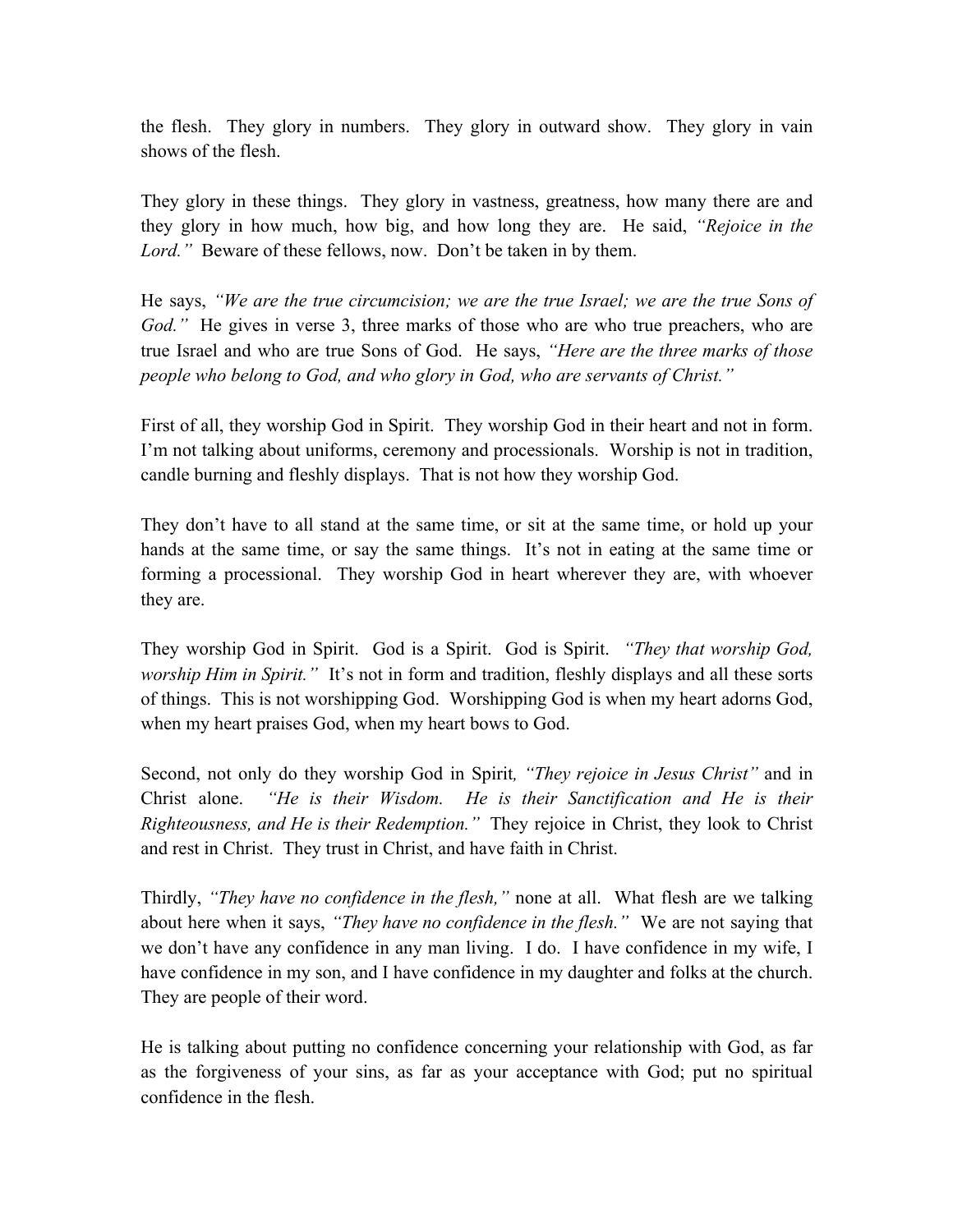Don't put confidence in your works of righteousness. Don't put any confidence in your religious feelings, and your religious emotions, or your religious professions. Don't put any confidence in the morality of this flesh. This flesh is not moral; this flesh is not spiritual. This flesh is carnal and it is fleshly.

Could my tears forever flow? Could my zeal no languor know?

These for sin could never atone, God must save and God alone.

So, when Paul says that this is the mark of a true believer, he will worship God in Spirit. He will not worship Him in tradition, form, ceremony and outward show. He won't call Him, "Lord God with his lips." His heart loves God. He rejoices only in Christ and has no confidence in any religious experiences, duties, works, doings, or feelings to appease a Holy God, or anyone else's doings. Do you see what I am saying?

This is a good exhortation. Paul says, *"Rejoice in the Lord, keep to the gospel."* Don't you put any confidence in the flesh as far as God is concerned. The Scripture says, *"In the flesh no man can please God. In the flesh dwelleth no good thing."* Christ said, *"The flesh profiteth nothing; all flesh is grass."*

Isaiah exhorting the preacher says, *"Comfort my people and cry out."* And the servants said, *"What shall I cry? Cry, He said; somebody cry.* He said, *"What shall I cry? What do they need to hear?"* There are two things. *"All flesh is grass and behold your God."* That is the two-fold message from the pulpit.

There is nothing good in man and all good is in God. There is no light in man; God is Light. There is no truth in the flesh; truth is in God. There is no power in the flesh; all power is of God. *"He is able to save. All flesh is grass and behold your God."* Isn't that a good exhortation?

Look at verse 4; let's look at Paul's experience. He had just said, *"Have no confidence in the flesh.*" He is speaking here of (religious) flesh. We can't have any confidence or peace before God in our religious works, deeds and duties.

We can certainly have some confidence in men as far as men and women are concerned. Many people are true to their word or they will die trying to be true to their word. They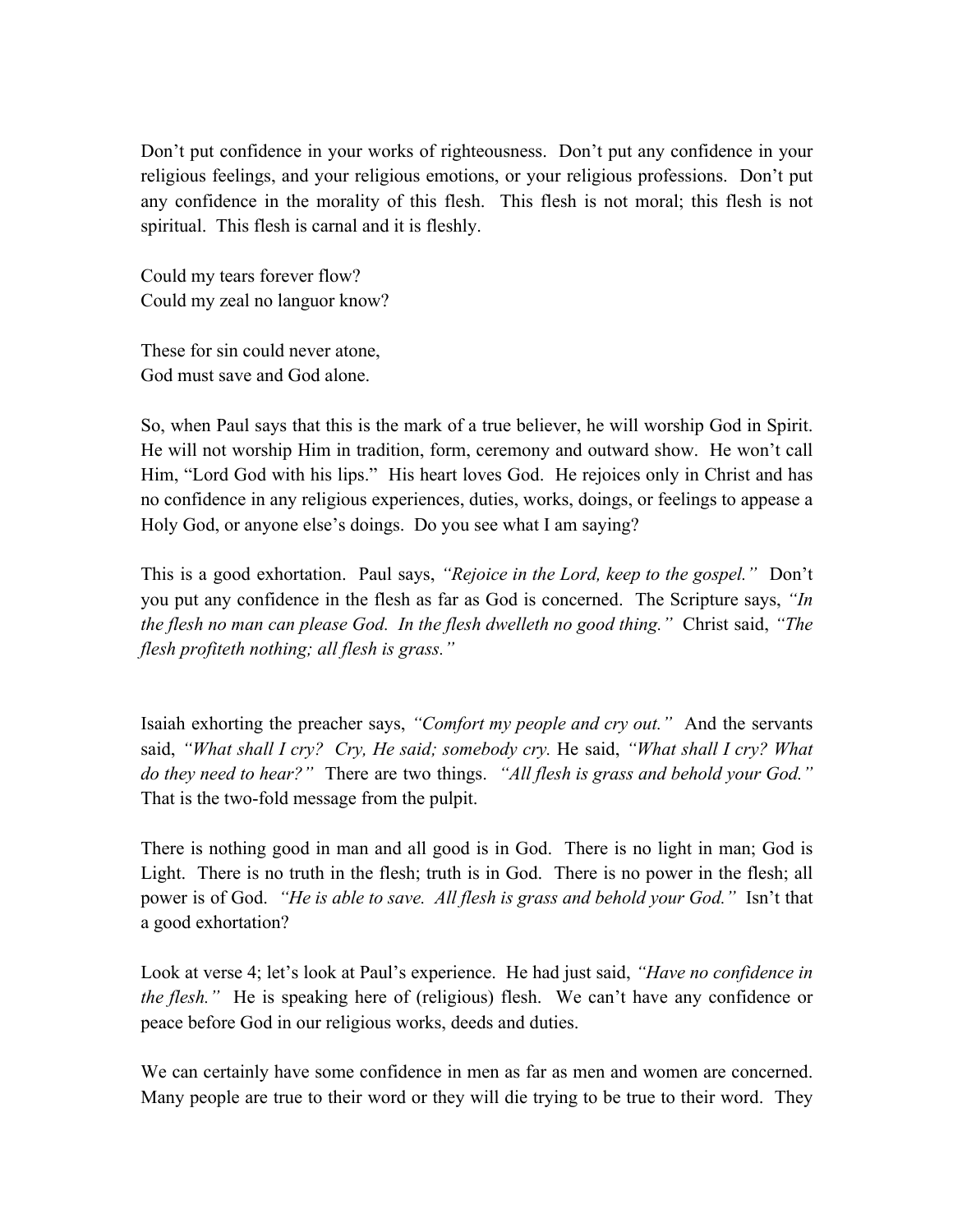will die trying to fulfill their promises. You can believe them. It would be an awful situation if you couldn't believe anybody.

I am talking about as far as God is concerned. *"Before God there is none good, no not one."* Before God, there is *"None righteous, no not one."* Before God, there is *"None that understandeth."* Before God, *"The flesh profiteth nothing."*

He just said, "Have no confidence in the flesh." All right, he asks them in verse 4; *"Do*  any of you boast in your flesh? If any man think he has whereof to glory in the flesh, read it there, *"I more."* Do any of you glory in your religious works, your traditions, in your denominations, in your heritage, in your profession, in your righteousness, in your gifts, your abilities, or your talents?

Do you have confidence in your old profession, in your old experience? Do you have confidence in your religious background? Do you think that you can bring these things before God and say, "God, I went to church all of my life. My father and mother were Christian people and they raised me right. I never did do this, and never did do that, or the other."

I heard a preacher on TV a few nights ago and he said that he had never tasted whiskey, he had never tasted wine, and he had never smoked a cigarette. Do you think these things are going to have any weight with God?

Do you have any confidence in your flesh? Paul said, "If you do, than I have more to boast of than you ever thought of." He said, "I was born of the tribe of Benjamin; I was a Hebrew of Hebrews. I was a Pharisee and I was a member of the Sanhedrin. I graduated from the leading seminary of my day. I went to the school of Gamaliel. I was zealous for the law and for the truth of the Old Testament. I was blameless before the law. I was the most respected, moral, religious teacher in my whole nation."

So, there you have it! But, look at the next verse, verse 7; "But, all of these things that were so important, all of these things that were gain to me, I thought they were good. I thought they were good and I thought they were gain. All of this flesh and all of these duties, all of this self-righteousness I found to be utterly worthless, lost in the light of God's Holiness and God's Justice."

I found that these professions, experiences, gifts, doings and righteousness; *"I found them rather than helping me, they were a stumbling block."* They were keeping me from God's mercy. They were keeping me from God's Messiah. They were keeping me away from Jesus Christ and the true Righteousness of God.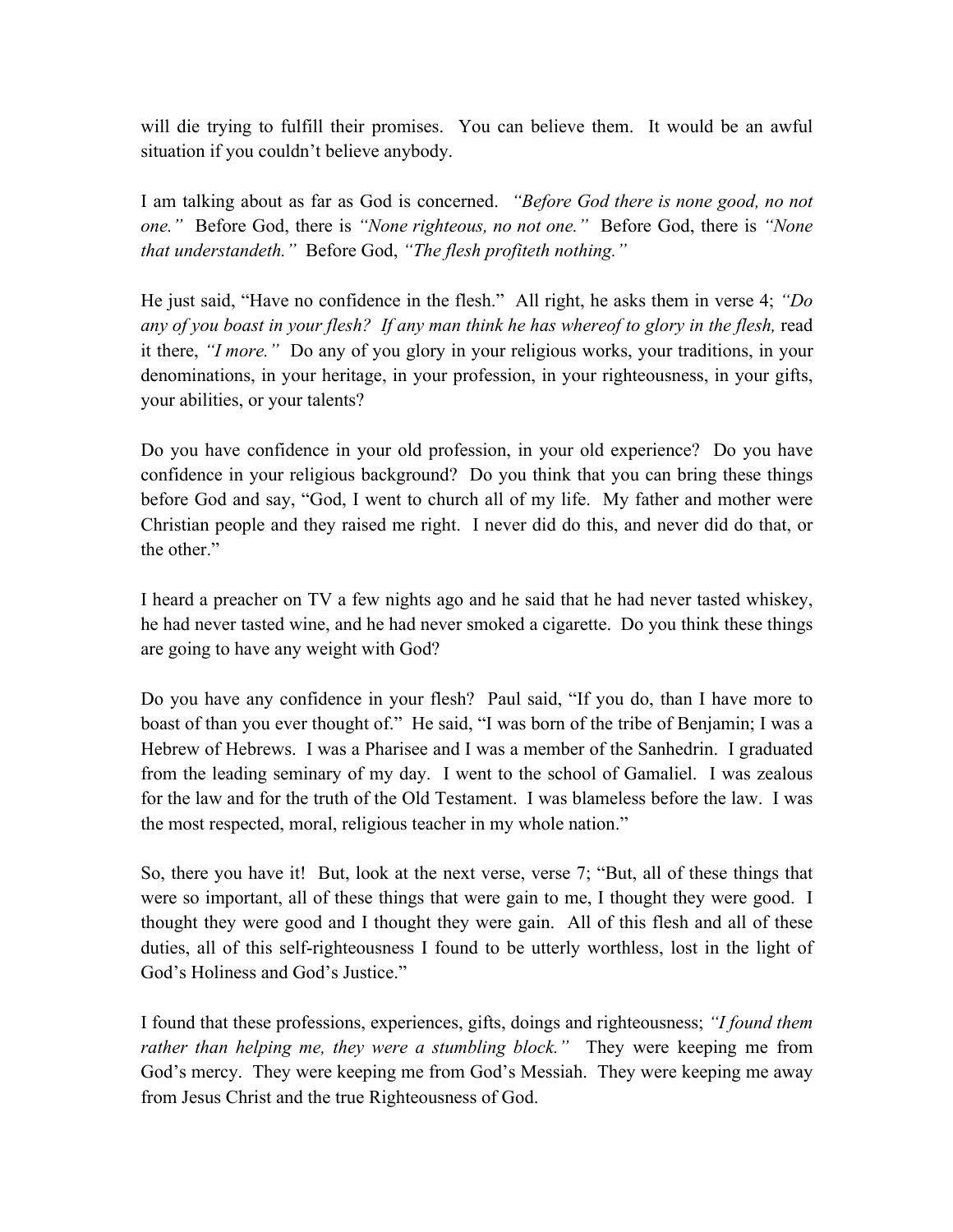So, I heaped all of these things together, these big, great and powerful, important aspects of my whole life in every area of religion. I heaped them all together and I said, *"I count them loss for the Excellency of the knowledge of Jesus Christ my Lord."* 

I will tell you this, I have found that in almost 40 years of preaching the gospel, there are people who come to see, and there are those who come to understand through the Word of God. By the power of the Spirit, they quit playing the game of religion. They quit going through the motions, they quit looking back to old experiences that have stayed old.

They have quit trying to find peace and works of self righteousness. People come to see through the Word of God the awesome, infinite Holiness of God and the righteousness of God. People who come to see through the Word of God, see the awful, utter ruin of humanity who are spiritually dead. They come to see the inability of this flesh, (at its best state) to please a Holy God.

People come to see the glorious gift of God's grace, the unspeakable gift of God's love. They come to see Christ Jesus in His Person and work, in His obedience and death, in His suffering and sacrifice. They come to see Him in His Mediatory Intercession. All who see Him turn their backs on their own traditions and on their old experiences. They turn their backs on their old religion and on their old works and "*Count all those things but loss. that they may win Christ and be found in Him."* It is always true.

Our repentance not only includes repentance for sin, but it includes a repentance of dead works and repentance of our righteous rags. We turn loose of all of our idols, and return only to Christ.

That is what Paul says and that is his experience. He is saying, *"We are the true Israel, who worship God in Spirit and heart, who rejoice only in Christ who have no confidence in anything."* That is anything identified with or related to the flesh where God is concerned, *"no confidence."*

Do you have any confidence in the flesh? Are you going to try to go back and prove that you are saved by something that happened 30 years ago? Are you relying on a feeling, an experience, or a profession? Are you going to go back to when you were a preacher, or a teacher, or Sunday school teacher, or choir leader?

Are you going to go back to an experience down in the woods behind the barn, under the shed, at front of a church or at the mourner's bench? Are you going to try to bring that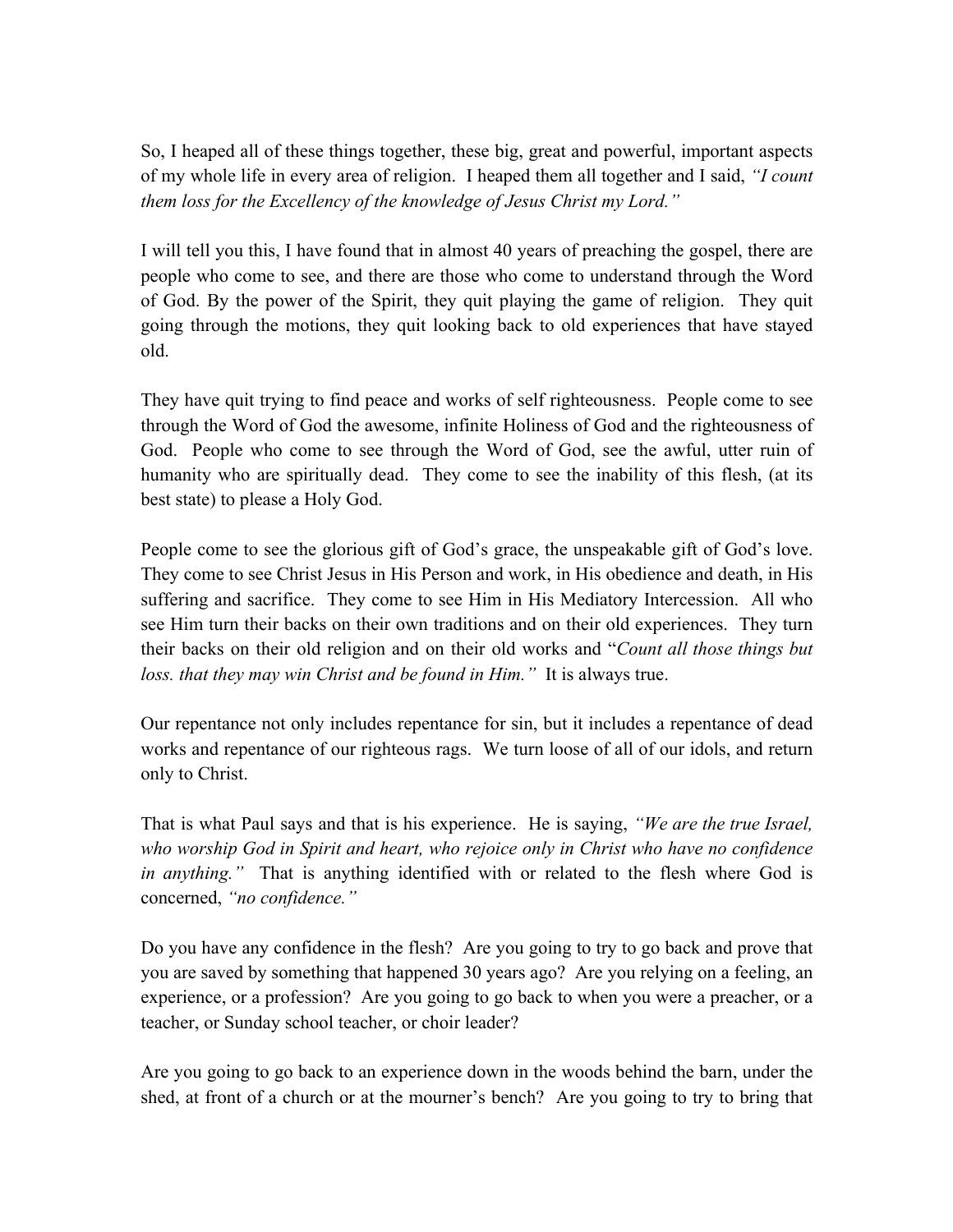before Almighty God as your hope for eternity? Are you going to go back to see the fact that you never did this or you never did that? Are you trying to say that you lived right?

Are you going to bring those fleshly, rotten rags before God as your covering? He said, "*You can put all of yours together and I will top every one of them. I was this, that and the other. "I was a Hebrew of Hebrews, a Pharisee, and the law. I was before the law, blameless.*" Those things that were gain that I held to, that I looked to, that I rested in, that I built upon, *"I counted them loss, that I may win Christ."*

You just think about that. You might say, "But preacher, I've given my life to religion." Paul was 40 years old. He had not only given his life, but he had given his soul. He killed for what he believed. He had blood dripping from his hands because of what he believed.

All right, let's look at his expectation. He said, "Yea, doubtless, without doubt, I count all these things but loss." He's talking about his family, his friends, his future, his works, his deeds and his efforts. He is also talking about his tradition, his learning and his heritage. He is even talking about his profession, his experiences and his morality.

My friends, if you want me to make it stronger, he said, *"I'm not only counting these things but loss but I count them but dung, (garbage and rubbish) that I may win Christ and be found in Him."*

At one time, Paul felt he could find favor with God, by who he was and what he did. That is right! Oh, but when God revealed His Holiness, Paul said; *"I died."* When Paul saw his own sin, the sin of his religion, and where he lived, he saw the worthlessness of all his deeds, of all these years.

He saw Christ as His perfect righteousness. He saw Christ as His redemption, Christ as his sanctification, and saw Christ as the fulfillment of all God's requirements. Paul said, *"I renounce everything I have ever done, ever said, or ever given or ever claimed to be, I renounce it. I count it but dung."* 

He lost ceremonial bondage, and gained Christ's freedom. He lost the false peace, a phony peace and he gained real peace. He lost pretended glory, and he gained eternal glory.

Do you know where all the fullness of God dwelleth? Do you know where all the fullness of God dwelleth? It is not in your water baptism, it is not in your mourner's bench, it is not in your preacher's hand, and it is not in your religious denomination.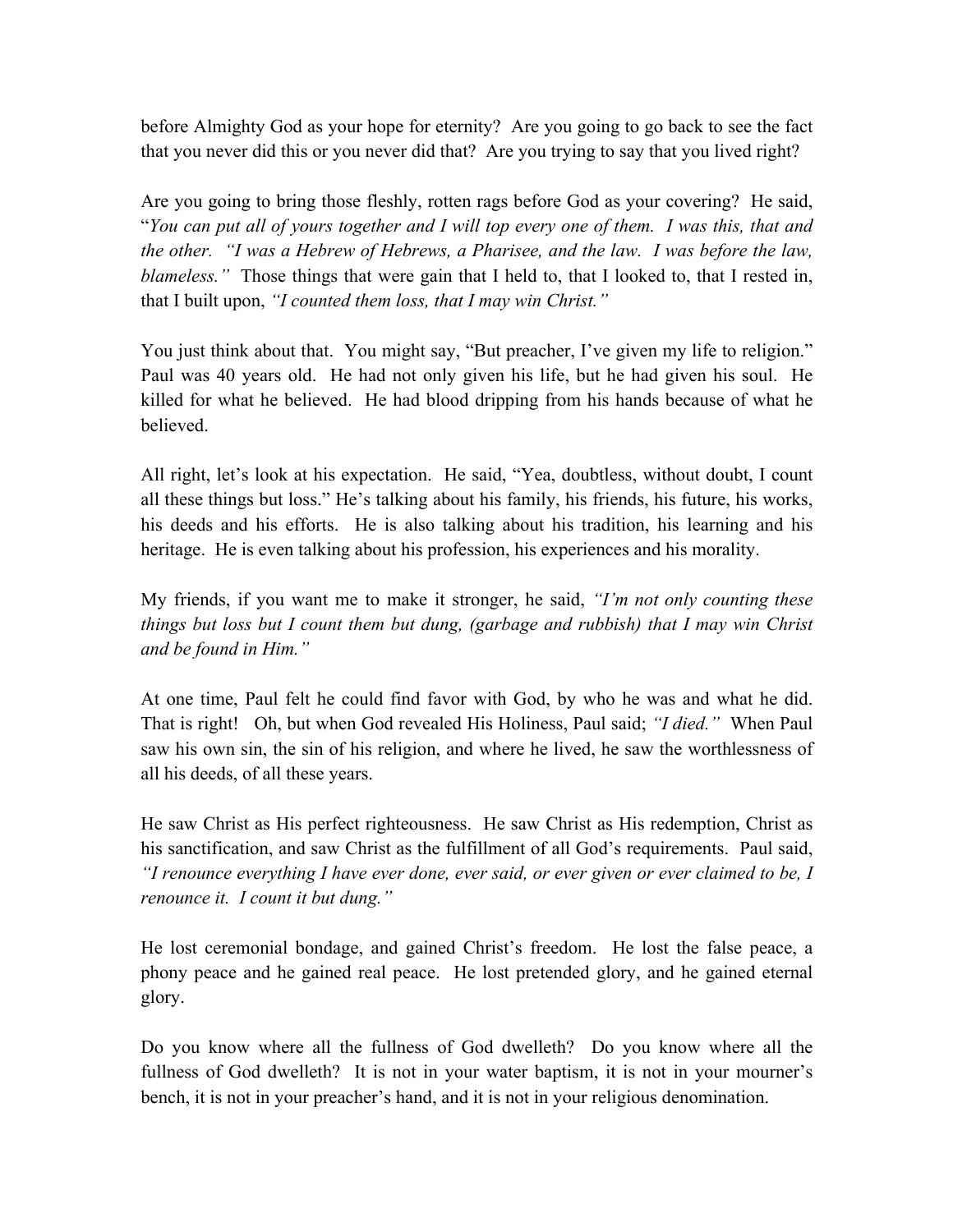Do you know where all the fullness of God dwelleth, all the fullness of His love, the mercy of His grace, of His forgiveness, of His power, of His Deity, of His Kingdom? *"All fullness dwelleth in Christ and you are complete in Him."* That is as plain as I can make it.

Let me give you something here. Here is Paul's expectation. In these verses, Paul declares that he has three goals. This man was wrapped in religion. This man was wrapped in the false rags of religious tradition. This man gave his very life to religion, morality, laws, do's and don'ts, the misery of all that religious tradition.

God broke the shackles and God set him free in Christ. God brought him to the Redeemer. He made him a new creature in Christ.

Now he loved God from the heart. Now he served God, not for reward, and not out of fear for he loved the Lord. He had three goals. When he was awakened to the Holiness of God and saw Christ as his righteousness, he said, *"*I've got three goals*."*

Look at it! First of all, *"That I may win Christ and be found in Him.*" That is my goal. *"Not having my own righteousness which is of the law."* The law does nothing but expose my corruption and confusion, yours too if we get a good look at it. So, *"I want to win Christ and I want to be found in Him, not having my own righteousness which is of the law, but the righteousness which is by the faith of Christ and the obedience of Christ and the faithfulness of Christ."*

Second, *"That I may know Him and the power of His resurrected life."* You might say, "Didn't Paul know Christ? Oh, yes! What is he saying here? He is saying that he wants to know Him better.

I get the idea that some people walk down an aisle, make a profession, accept Jesus and then they say, "Good bye Lord, see you in heaven; I am all fixed up now." Paul wanted to learn of Christ and to know Christ. He wanted to grow in the grace and knowledge of Christ. He said, "I want to know Him; I seek after Him. I want to know something about the power of His life, of His resurrected life, of His glorified life."

Christ laid our sins aside and died for them. He came out of the tomb, in the power of God, in a glorified body. Paul said, "I want to know something about the power of that resurrected life. I want to know something about the fellowship of His sufferings. I want to be counted worthy to suffer for His sake. I want to bare in my body the marks, the scars of the Lord Jesus Christ*"*